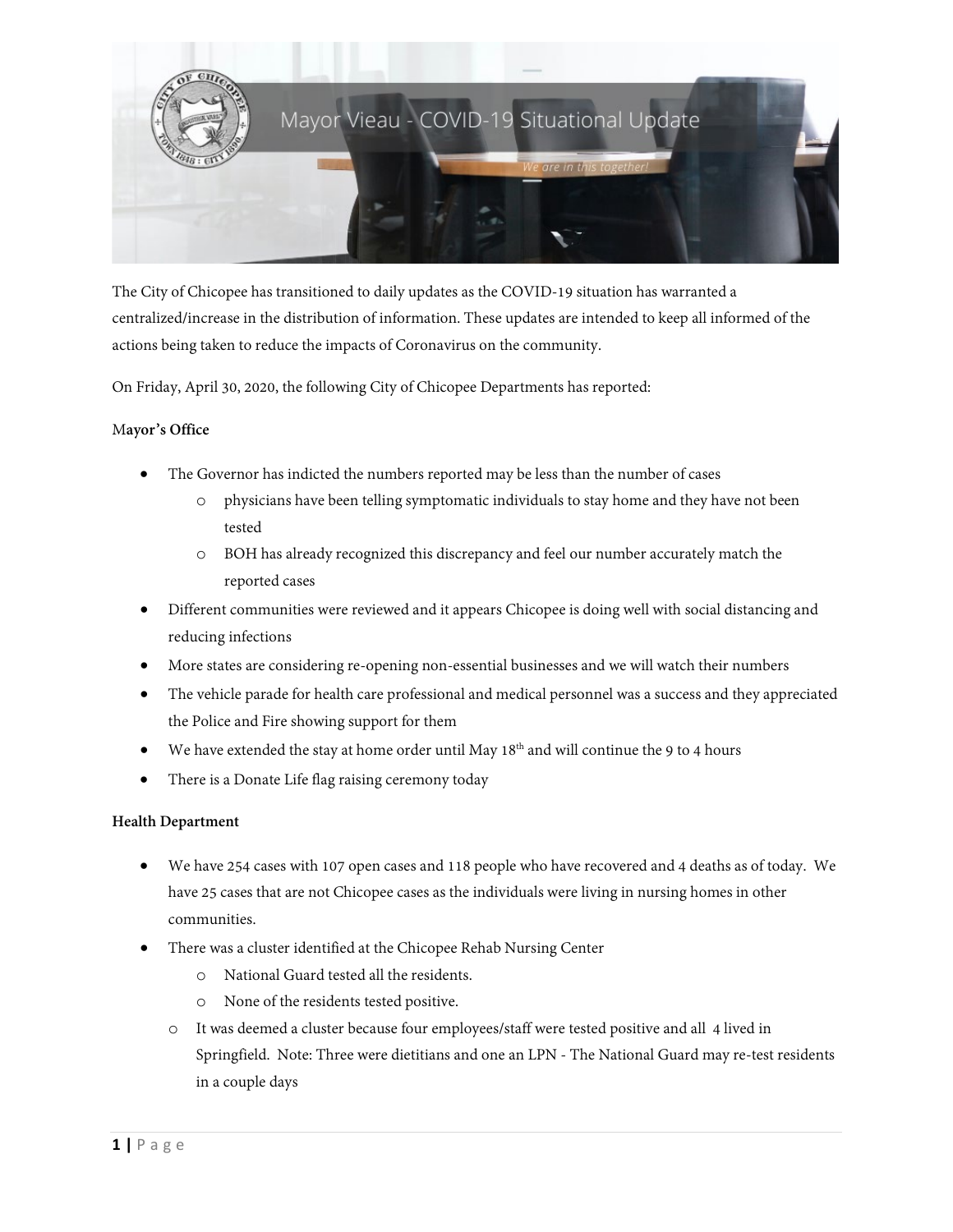- We are telling individuals if they have symptoms to stay home and treat it as if it is COVID
- We did have one case where the person was non-compliant with the Health Department and moved to Springfield to live with her boyfriend.
	- o We have notified the Springfield Health Department of the individual
- Worcester and Springfield numbers are believed to reflect the big box stores not enforcing strict social distancing

# **Police Department**

- Staffing is good with all officers reporting to work
- The parade for Health care providers was well received and we had excellent representation by Chicopee Police and Fire.
	- o The staff along the route were excited and waving in thanks of our support

# **Fire Department**

- The Fire Department has two fire fighters who went for testing and all others are reporting for duty
- PPE from MEMA is adequate and we are not in immediate need of equipment

### **Emergency Management**

- Things are steady and services are being provided to all Departments
- We have adequate PPE for our departments
	- o The Veterans Department received masks and materials.
	- o The masks from Auditing Department were appreciated
	- o DPW needs 15 more masks and will be delivered
	- o Will check in with Library to see if they need additional masks

### **COA**

- The cadets are helping with meals and phones
- 150 meals will delivered on Friday

# **DPW**

- Department is steady with staffing for all areas
- Filling pot holes is delayed due to the weather conditions

### **School Department**

- We have seen a spike in student engagement with 65% of students engaged
- Another 700 Chrome Books were distributed
- Discussions on graduation continue and that may have helped with student engagement.